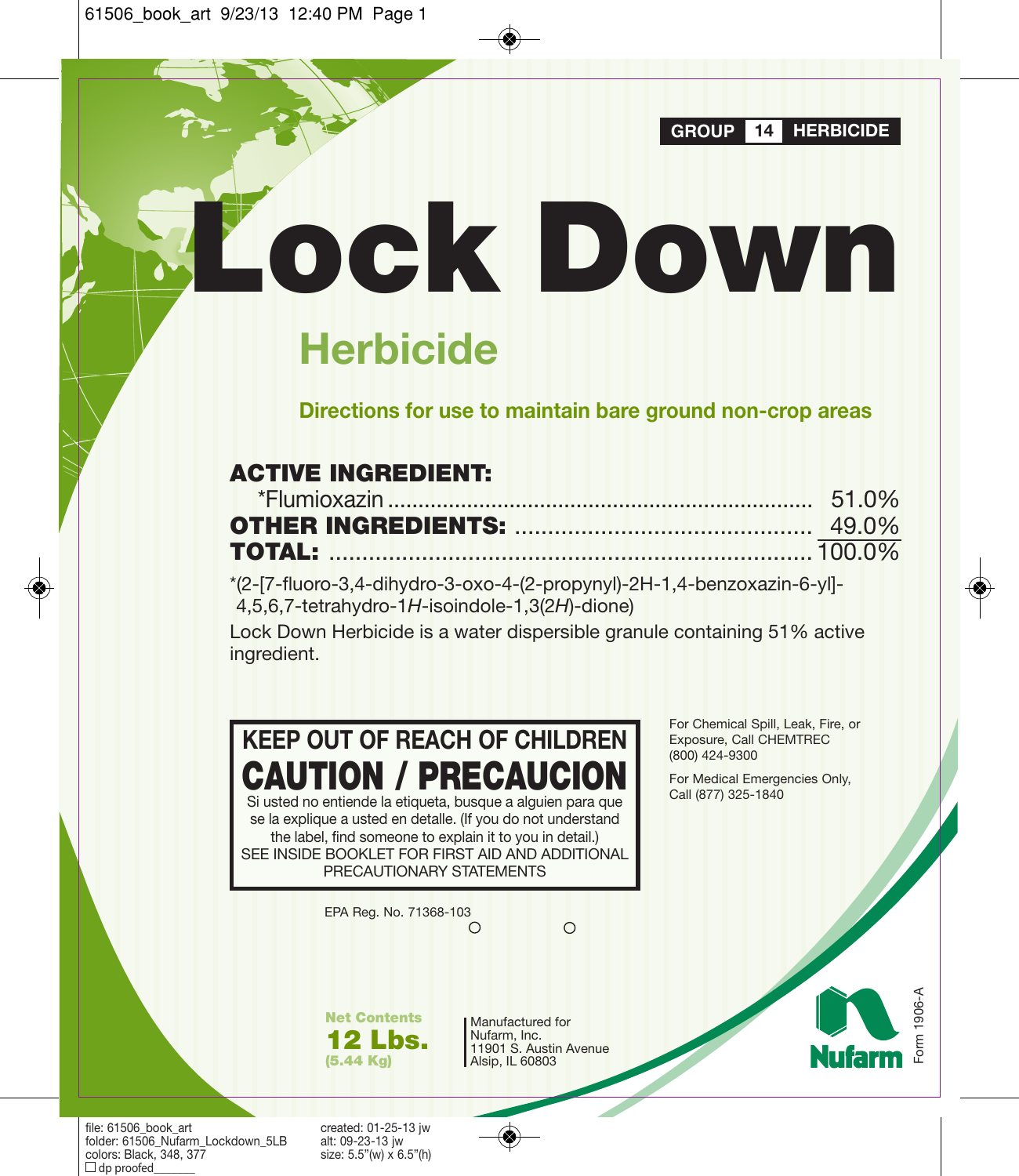### **PRECAUTIONARY STATEMENTS HAZARDS TO HUMANS AND DOMESTIC ANIMALS CAUTION / PRECAUTION**

Harmful if inhaled or absorbed through the skin. Causes moderate eye irritation. Avoid breathing dust and spray mist. Avoid contact with skin, eyes or clothing.

| <b>FIRST AID</b>                                                                                                                                                                                                                   |                                                                                                                                                                                                                                                                                            |  |  |  |
|------------------------------------------------------------------------------------------------------------------------------------------------------------------------------------------------------------------------------------|--------------------------------------------------------------------------------------------------------------------------------------------------------------------------------------------------------------------------------------------------------------------------------------------|--|--|--|
| <b>IF INHALED</b>                                                                                                                                                                                                                  | . Move person to fresh air.<br>. If person is not breathing, call 911 or an ambulance, then give artificial respiration, preferably by mouth-to-mouth,<br>if possible.<br>• Call a poison control center or doctor for further treatment advice.                                           |  |  |  |
| <b>IF ON SKIN</b><br><b>OR CLOTHING</b>                                                                                                                                                                                            | . Take off contaminated clothing.<br>. Rinse skin immediately with plenty of water for 15 to 20 minutes.<br>• Call a poison control center or doctor for treatment advice.                                                                                                                 |  |  |  |
| <b>IF IN EYES</b>                                                                                                                                                                                                                  | • Hold eye open and rinse slowly and gently with water for 15 to 20 minutes.<br>. Remove contact lenses, if present, after the first 5 minutes, then continue rinsing eye.<br>• Call a poison control center or doctor for treatment advice.                                               |  |  |  |
| <b>IF SWALLOWED</b>                                                                                                                                                                                                                | • Call a poison control center or doctor immediately for treatment advice.<br>. Have person sip a glass of water if able to swallow.<br>. Do not induce vomiting unless told to do so by the poison control center or doctor.<br>. Do not give anything by mouth to an unconscious person. |  |  |  |
| <b>HOT LINE NUMBER</b><br>Have the product container or label with you when calling a poison control center or doctor, or going for treatment.<br>You may also contact 1-877-325-1840 for emergency medical treatment information. |                                                                                                                                                                                                                                                                                            |  |  |  |

# **PERSONAL PROTECTIVE EQUIPMENT (PPE):**

Some of the materials that are chemical-resistant to this product are listed below. If you want more options, follow the instructions for category A on an EPA chemical-resistance category selection chart.

**Applicators and other handlers must wear:** long-sleeved shirt and long pants, chemical-resistant gloves made of any waterproof material such as polyethylene or polyvinyl chloride, shoes and socks. Follow manufacturer's instructions for cleaning/maintaining PPE. If there are no such instructions for washables, use detergent and hot water. Keep and wash PPE separately from other laundry.

# **USER SAFETY RECOMMENDATIONS**

### **Users Should:**

• Wash hands before eating, drinking, chewing gum, using tobacco, or using the toilet.

• Remove clothing immediately if pesticide gets inside. Then wash thoroughly and put on clean clothing.

# **ENVIRONMENTAL HAZARDS**

This product is toxic to non-target plants and aquatic invertebrates. Do not apply directly to water, to areas where surface water is present or to intertidal areas below the mean high water mark. Drift and runoff may be hazardous to non-target plants and aquatic organisms in neighboring areas. Do not apply where runoff is likely to occur. Do not apply when weather conditions favor drift from treated areas. Do not contaminate water when disposing of equipment washwaters.

This pesticide is toxic to plants and should be used strictly in accordance with the drift and run-off precautions on this label in order to minimize off-site exposures.

Under some conditions this product may have a potential to run off to surface water or adjacent land. Where possible, use methods which reduce soil erosion, such as no till, limited till and contour plowing; these methods also reduce pesticide run-off. Use of vegetation filter strips along rivers, creeks, streams, wetlands or on the downhill side of fields where run-off could occur will minimize water run-off and is recommended.

# **DIRECTIONS FOR USE**

It is a violation of Federal law to use this product in a manner inconsistent with its labeling.

Read the entire label before using this product. Use strictly in accordance with precautionary statements and directions, and with applicable State and Federal regulations.

Do not apply this product in a way that will contact workers or other persons, either directly or through drift. Only protected handlers may be in the area during application. For any requirements specific to your State or Tribe, consult the agency responsible for pesticide regulation.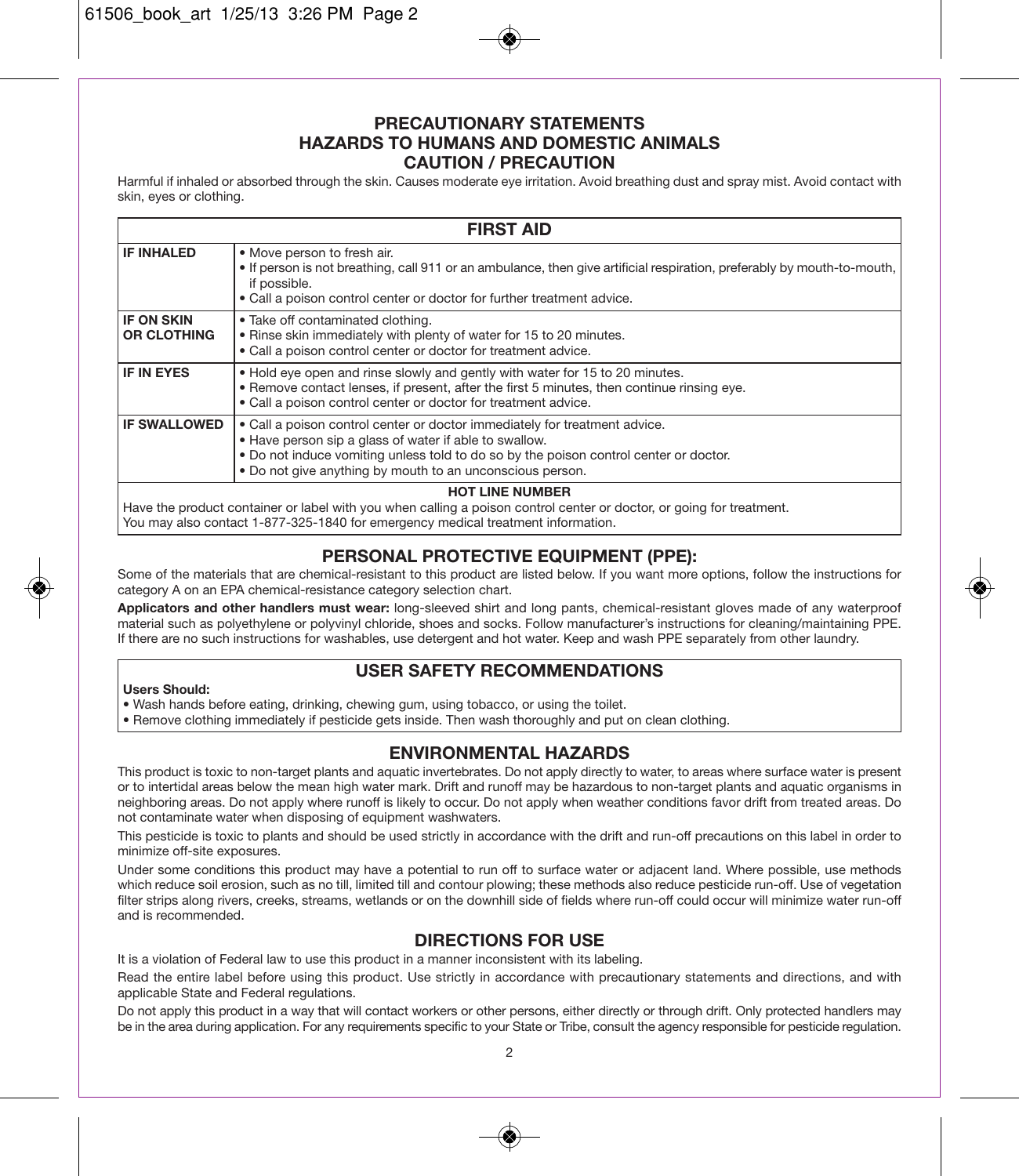# **NON-AGRICULTURAL USE REQUIREMENTS**

The requirements in this box apply to uses of this product that are not within the scope of the Worker Protection Standards for agricultural pesticides (40 CFR part 170). The WPS applies when this product is used to produce agricultural plants on farms, forests, nurseries, or greenhouses.

Keep all unprotected persons out of operating areas, or vicinity where there may be drift.

Do not enter or allow others to enter the treated areas until sprays have dried.

# **TANK MIXES**

**NOTICE**: Tank mixing or use of this product with any other product which is not specifically and expressly authorized by the label shall be the exclusive risk of user, applicator and/or application advisor, to the extent allowed by applicable law.

Read and follow the entire label of each product to be used in the tank mix with this product.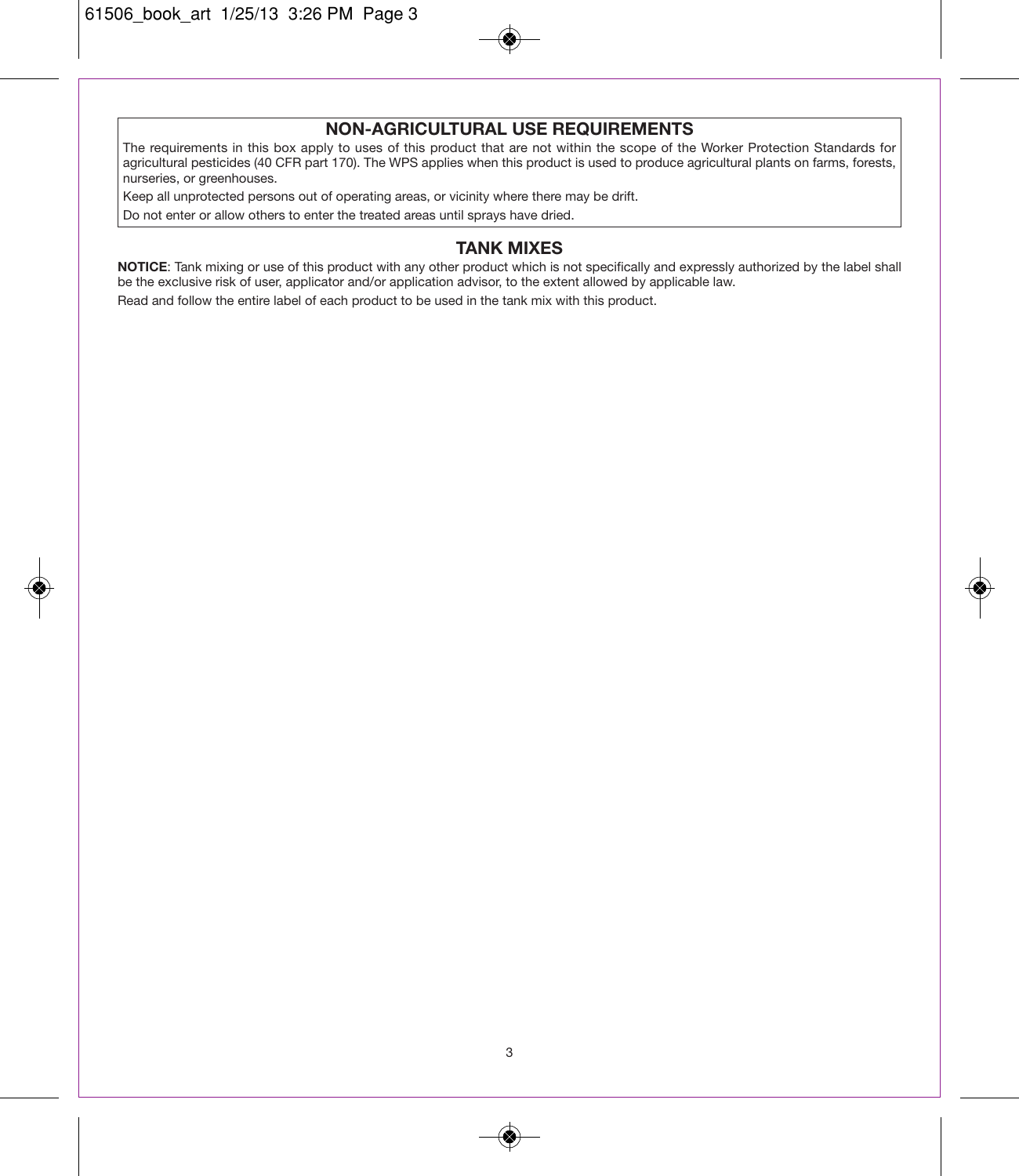## **PRODUCT INFORMATION**

This product is a selective herbicide to maintain bare ground non-crop areas when used in accordance with this label. This product is effective as a preemergence and/or postemergence herbicide for control of selected grass and broadleaf weeds.

This product controls weeds by inhibiting protoporphyrinogen oxidase, an essential enzyme required by plants for chlorophyll biosynthesis. Seedling weeds are controlled preemergence when exposed to sunlight following contact with the soil applied herbicide.

### **USE PRECAUTIONS**

- Do not apply when weather conditions favor spray drift from treated areas.
- Do not incorporate into soil after application.
- Do not apply this product through any type of irrigation system.
- Do not apply more than 12 oz of this product per acre per application.
- Do not apply more than 24 oz of this product per acre per year.
- Do not apply to moist or wet desirable plant foliage.
- Do not apply within 300 feet of non-dormant pome or stone fruit crops.
- Treatment of powdery, dry soil or light sandy soil, or light sandy soil when there is little to no likelihood of rainfall soon after may result in off target movement and possible damage to actively growing susceptible crops when soil particles are moved by wind or water. Do not apply when these soil and environmental conditions are present.

#### **RESISTANCE MANAGEMENT**

Any weed population may contain or develop plants naturally resistant to herbicides in various mode of action classes. Resistant biotypes may eventually dominate the weed population if the same class of chemistry/mode of action herbicides are used repeatedly in the same field or in successive years. These resistant biotypes may not be adequately controlled by herbicides in a mode of action class for which resistance has developed. A gradual or total loss of weed control may occur over time. Other resistance mechanisms that are not linked to site of action, such as enhanced metabolism, may also exist. Appropriate resistance management strategies should be followed.

### **To Delay Herbicide Resistance**

- Avoid the use of herbicides that have a similar target site mode of action in consecutive years.
- Herbicide use should be based on an Integrated Pest Management (IPM) program that includes scouting, record keeping, and consideration of cultivation practices, water management, weed free crop seed, crop rotation, and other chemical or cultural control practices.
- Monitor treated weed population for resistance development and report suspected resistance.
- Contact your local extension or crop expert (advisor) for any additional pesticide resistance management and/or IPM recommendations for specific crops and weed biotypes.
- For further information contact Nufarm Inc. at the following toll free number 800-345-3330.

### **PREEMERGENCE APPLICATION**

Preemergence application of this product should be made prior to weed emergence. Moisture is necessary to activate this product for residual weed control. Moisture is needed to move this product into the soil for preemergence weed control. Dry weather following application of this product may reduce effectiveness.

### **POSTEMERGENCE APPLICATION**

For best results, this product should be applied to actively growing weeds. Applying this product under conditions that do not promote active weed growth will reduce herbicide effectiveness.

Do not apply this product when the weeds are under stress due to drought, excessive water and extremes in temperatures or disease. This product is most effective when applied under sunny conditions at temperatures above 65° F.

This product is rainfast one hour after application. Applications should not be made if rain is expected within one hour of application or efficacy may be reduced.

### **APPLICATION EQUIPMENT**

**Important:** Spray equipment, including all tanks, hoses, booms, screens and nozzles, should be thoroughly cleaned. **Spray equipment used to apply this product should not be used to apply other materials to any desirable plant foliage.** Equipment with this product's residue remaining in the system may result in crop injury to subsequently treated crops.

### **SPRAYER PREPARATION**

Before applying this product, start with clean, well maintained application equipment. The spray tank, as well as all hoses and booms should be cleaned to ensure no residue from the previous spraying operation remains in the sprayer. Some pesticides, including but not limited to the sulfonylurea and phenoxy herbicides, are active at very small amounts and can cause crop injury when applied to susceptible crops. The spray equipment should be cleaned according to the manufacturer's directions for the last product used before the equipment is used to apply this product. If two or more products were tank mixed prior to this product's application, the most restrictive cleanup procedure should be followed.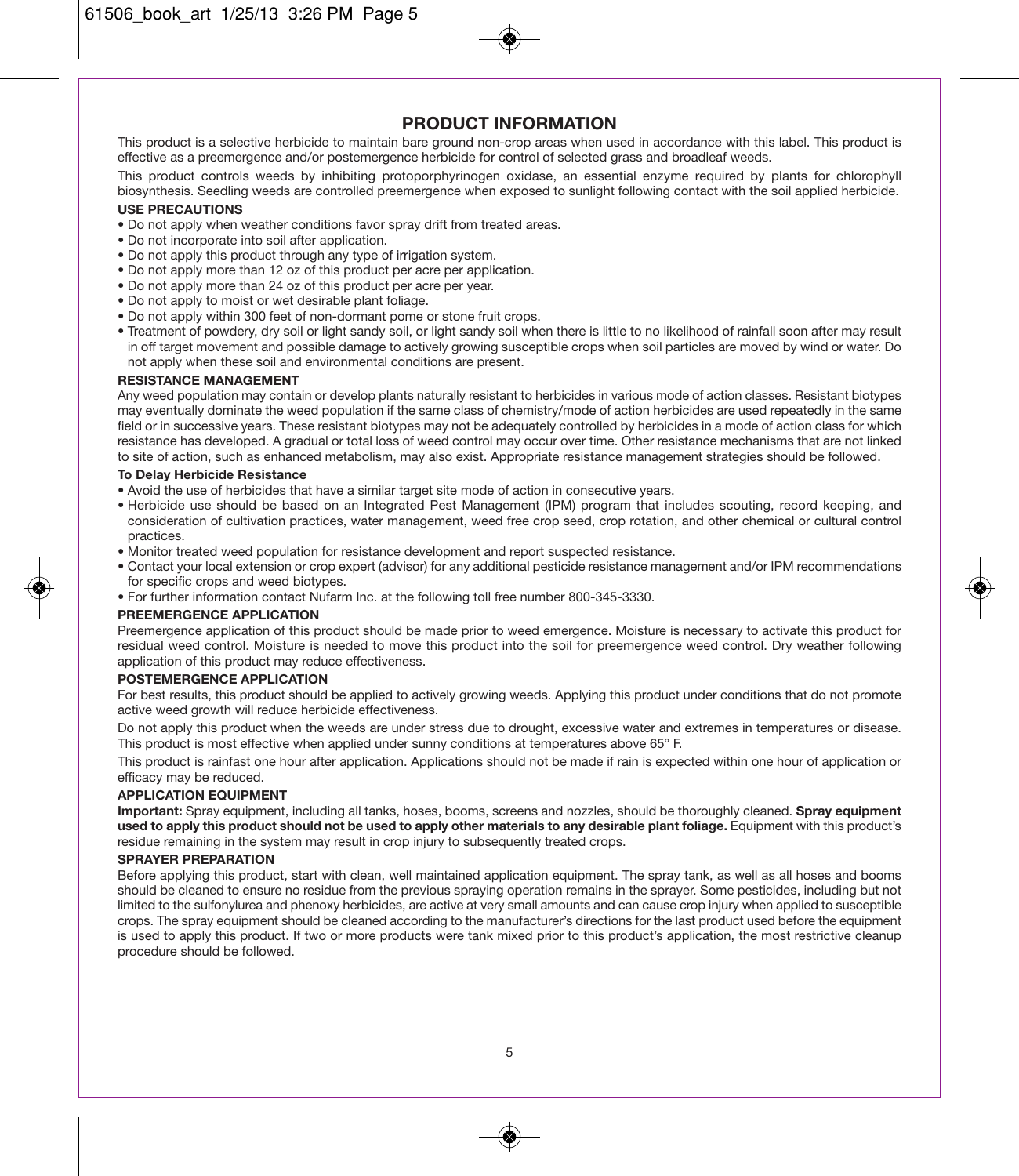### **MIXING INSTRUCTIONS**

- 1. Fill clean spray tank 1/2 to 2/3 of desired level with clean water.
- 2. To ensure a uniform spray mixture, pre-slurry the required amount of this product with water prior to addition to the spray tank. Use a minimum of 1 gal of water per 10 oz of this product.
- 3. While agitating, slowly add the pre-slurried product to the spray tank. Agitation should create a rippling or rolling action on the water surface.
- 4. If tank mixing this product with other labeled herbicides, add water soluble bags first, followed by dry formulations, flowables, emulsifiable concentrates and then solutions. Prepare no more spray mixture than is required for the immediate spray operation.
- 5. Add any required adjuvants.
- 6. Fill spray tank to desired level with water. **Agitation should continue until spray solution has been applied.**
- 7. Mix only the amount of spray solution that can be applied the day of mixing. This product should be applied within 24 hours of mixing.

### **SPRAYER CLEANUP**

Except for dedicated bare ground herbicide application equipment, spray equipment should be cleaned each day following this product application. The following steps should be used to clean the spray equipment:

- 1. Completely drain the spray tank, rinse the sprayer thoroughly, including the inside and outside of the tank and all in-line screens.
- 2. Fill the spray tank with clean water and flush all hoses, booms, screens and nozzles.
- 3. Top off tank, add suitable commercial spray tank cleaning material, following label directions, or add 1 gal of 3% household ammonia for every 100 gals of water, circulate through sprayer for 5 minutes, and then flush all hoses, booms, screens and nozzles for a minimum of 15 minutes.
- 4. Drain tank completely.
- 5. Add enough clean water to the spray tank to allow all hoses, booms, screens and nozzles to be flushed for 2 minutes.
- 6. Remove all nozzles and screens and rinse them with clean water.

### **SPRAY DRIFT REDUCTION**

Do not apply under circumstances where possible drift to unprotected persons or to food, forage or other plantings that might be damaged or crops thereof rendered unfit for sale, use or consumption can occur.

- Use the largest droplet size consistent with acceptable efficacy. Formation of very small droplets may be minimized by appropriate nozzle selection, by orienting nozzles away from the air stream as much as possible and by avoiding excessive spray boom pressure. For ground boom and aerial applications, use medium or coarser spray nozzles according to ASAE 572 definition for standard nozzles or a volume mean diameter (VMD) of 300 microns or greater for spinning atomizer nozzles.
- Make aerial or ground applications when the wind velocity favors on-target product deposition. Drift potential is lowest between wind speeds of 2-10 mph. For all non-aerial applications, wind speed must be measured adjacent to the application site on the upwind side. immediately prior to application.
- Do not make aerial or ground applications into areas of temperature inversions. Inversions are characterized by stable air and increasing temperatures with increasing distance above the ground. Mist or fog may indicate the presence of an inversion in humid areas. Where permissible by local regulations, the applicator may detect the presence of an inversion by producing smoke and observing a smoke layer near the ground surface.
- Low humidity and high temperatures increase the evaporation rate of spray droplets and therefore the likelihood of increased spray drift. Avoid spraying during conditions of low humidity and/or high temperatures.
- All aerial and ground application equipment must be properly maintained and calibrated using appropriate carriers.
- For ground boom applications, apply with nozzle height at the lowest boom height which provides uniform coverage and reduces exposure to evaporation and wind.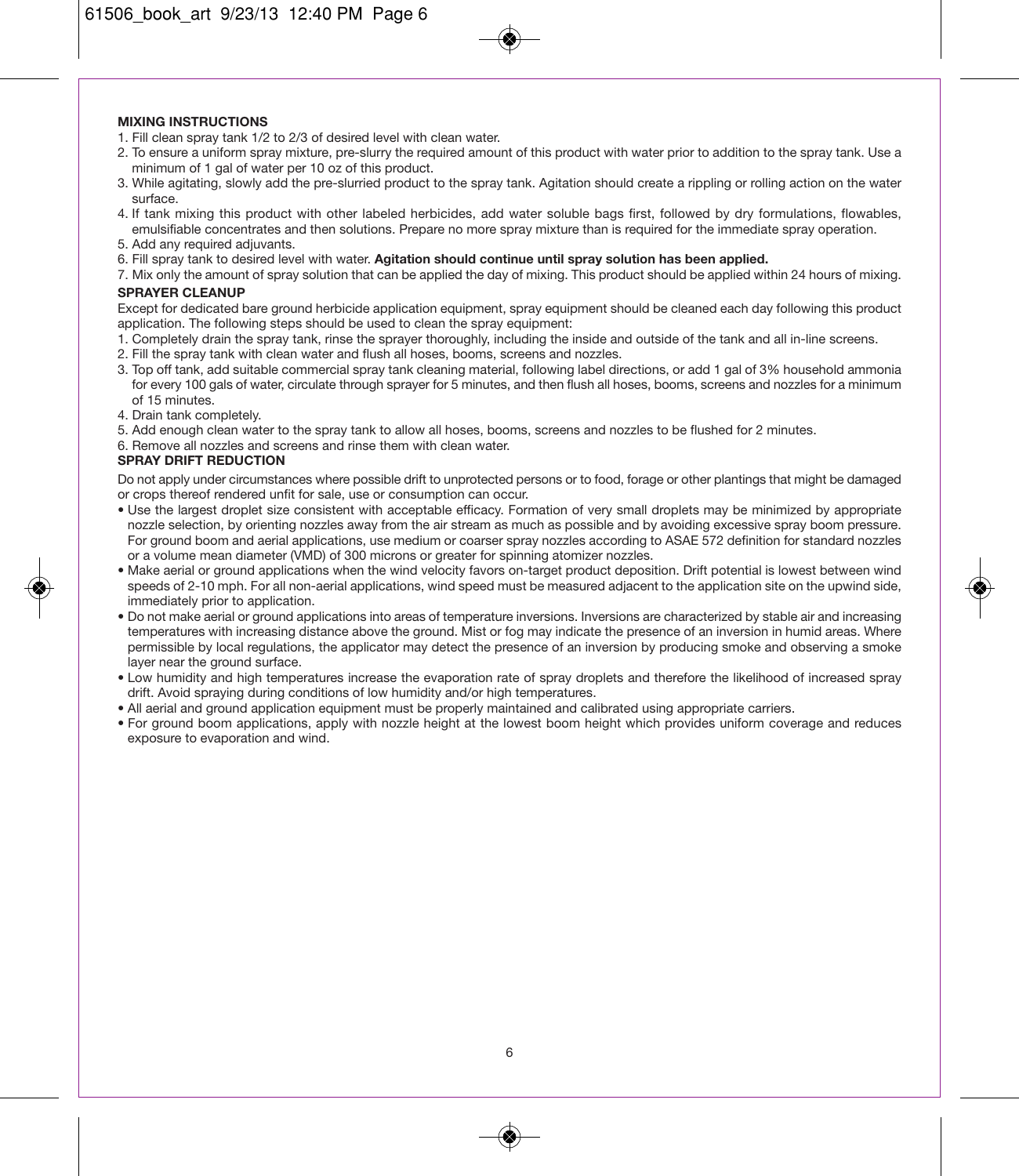# **WEEDS CONTROLLED**

When this product is applied preemergence or postemergence at recommended rates and weed stages, the following grasses and broadleaf weeds are controlled:

### **TABLE 1. WEEDS CONTROLLED BY LOCK DOWN HERBICIDE COMMON NAME SCIENTIFIC NAME**

| <b>COMMON NAME</b>     | <b>SCIENTIFIC NAME</b>   | <b>COMMON NAME</b>       | <b>SCIENTIFIC NAME</b>      |
|------------------------|--------------------------|--------------------------|-----------------------------|
| Alyssum, Hoary         | Berteroa incana          | Moss                     | Bryum spp.                  |
| Amaranth               |                          | Mustard                  |                             |
| Palmer                 | Amaranthus palmeri       | Tumble                   | Sisymbrium altissimum       |
| Spiny                  | Amaranthus spinosus      | Wild                     | Brassica kaber              |
| Barnyardgrass*         | Echinochloa crus-galli   | Nightshade               |                             |
| Beggarweed, Florida    | Desmodium Tortuosum      | <b>Black</b>             | Solanum nigrum              |
| Bittercress, Hairy     | Cardamine hirsute        | Eastern Black            | Solanum ptycanthum          |
| Bluegrass, Annual*     | Poa annua                | Hairy                    | Solanum sarrachoides        |
| Burclover, California  | Medicago Polymorpha      | Panicum                  |                             |
| Carpetweed             | Mollugo verticillata     | Fall*                    | Panicum dichotomiflorum     |
| Chickweed              |                          | Texas*                   | Panicum texanum             |
| Common                 | Stellaria media          | Parsley-Peirt            | Alchemilla arvensis         |
| Mouseear               | Cerastium vulgatum       | Pearlwork, Birdseye*     | Sagina procumbens           |
| Crabgrass              |                          | Pennycress, Field        | Thlaspi arvense             |
| Large*                 | Digitaria sanguinalis    | Phyllanthus, Longstalked | Phyllanthus tenellus        |
| Smooth*                | Digitaria ishaemum       | Pigweed                  |                             |
| Southern*              | Digitaria ciliaris       | Prostrate                | Amaranthus blitoides        |
| Croton, Tropic         | Ctroton glandulosus var. | Redroot                  | Amaranthus retroflexus      |
|                        | septentrionalis          | Smooth                   | Amaranthus hybridus         |
| Dandelion*             | Taraxacum officinale     | Tumble                   | Amaranthus albus            |
| Donfennel              | Eupatorium capillifolium | Pineapple-weed*          | Matricaria matricarioides   |
| Eclipta                | Eclipta prostrate        | Plantain                 |                             |
| Foxtail                |                          | Broadleaf*               | Plantago major              |
| Bristly*               | Setaria verticillata     | Buckhorn*                | Plantago lanceolata         |
| Giant*                 | Setaria faberi           | Poinsettia, Wild         | Euphorbia heterophylla      |
| Green*                 | Setaria viridis          | Pondweed, Sago           | Potamogeton pectinatus      |
| Yellow*                | Setaria glauca           | Puncturevine             | Tribulus terrestris         |
| Galinsoga, Hairy       | Galinsoga ciliata        | Purslane, Common         | Portulaca oleracea          |
| Geranium, Carolina     | Geranium carolinianum    | Pusley, Florida          | Richardia scabra            |
| Goosegrass*            | Eleusine indica          | Ragweed                  |                             |
| Groundsel, Common      | Senecio vulgaris         | Common                   | Ambrosia artemisiifolia     |
| Henbit                 | Lamium amplexicaule      | Giant                    | Ambrosia trifida            |
| Horseweed*             | Conyza Canadensis        | Redmaids                 | Calandrinia ciliata         |
| Indigo, Hairy          | Indigofera hirsuta       | Redweed                  | Melochia corchorifolia      |
| Ivy, Ground*           | Glechoma hederacea       | Rocket, Yellow           | Barbarea vulgaris           |
| Jimsonweed             | Datura stramonium        | Senna, Coffee            | Cassia occidentalis         |
| Kochia                 | Kochia scoparia          | Sesbania, Hemp           | Sesbania exaltata           |
| Kyllinga, Green*       | Kyllinga brevifolia      | Shepherd's-Purse         | Capsella bursa-pastoris     |
| Ladysthumb             | Polygonum persicaria     | Sida, Prickly (Teaweed)  | Sida spinosa                |
| Lambsquarters, Common  | Chenopodium album        | Signalgrass*             | Brachiaria platyphylla      |
| Lovegrass, California* | Eragrostis diffusa       | Smartweed, Pennsylvania  | Polygonum pensylvanicum     |
| Mallow                 |                          | Sowthistle, Annual       | Sonchus oleraceus           |
| Common                 | Malva neglecta           | Spurge                   |                             |
| Little                 | Malva parviflora         | Prostrate                | Euphorbia humistrata Engelm |
| Venice                 | Hibiscus trionum         | Spotted                  | Euphorbia maculata          |
| Mayweed*               | Anthemis cotula          | Starbur, Bristly*        | Acanthospermum hispidum     |
| Morningglory           |                          | Thistle                  |                             |
| Entireleaf             | Ipomoea hederacea        | Canada*                  | Cirsium arvense             |
|                        | var. integriuscula       | Russian                  | Salsola iberica             |
| lvyleaf                | Ipomoea hederacea        | Velvetleaf               | Abutilon theophrasti        |
| Red/Scarlet            | Ipomoea coccinea         | Waterhemp                |                             |
| Smallflower            | Jacquemontia tamnifolia  | Common                   | Amaranthus rudis            |
| Tall                   | Ipomoea purpurea         | Tall                     | Amaranthus tuberculatus     |
|                        |                          |                          |                             |

\*Preemergence control only

Woodsorrel, Yellow\* *Oxalis stricta*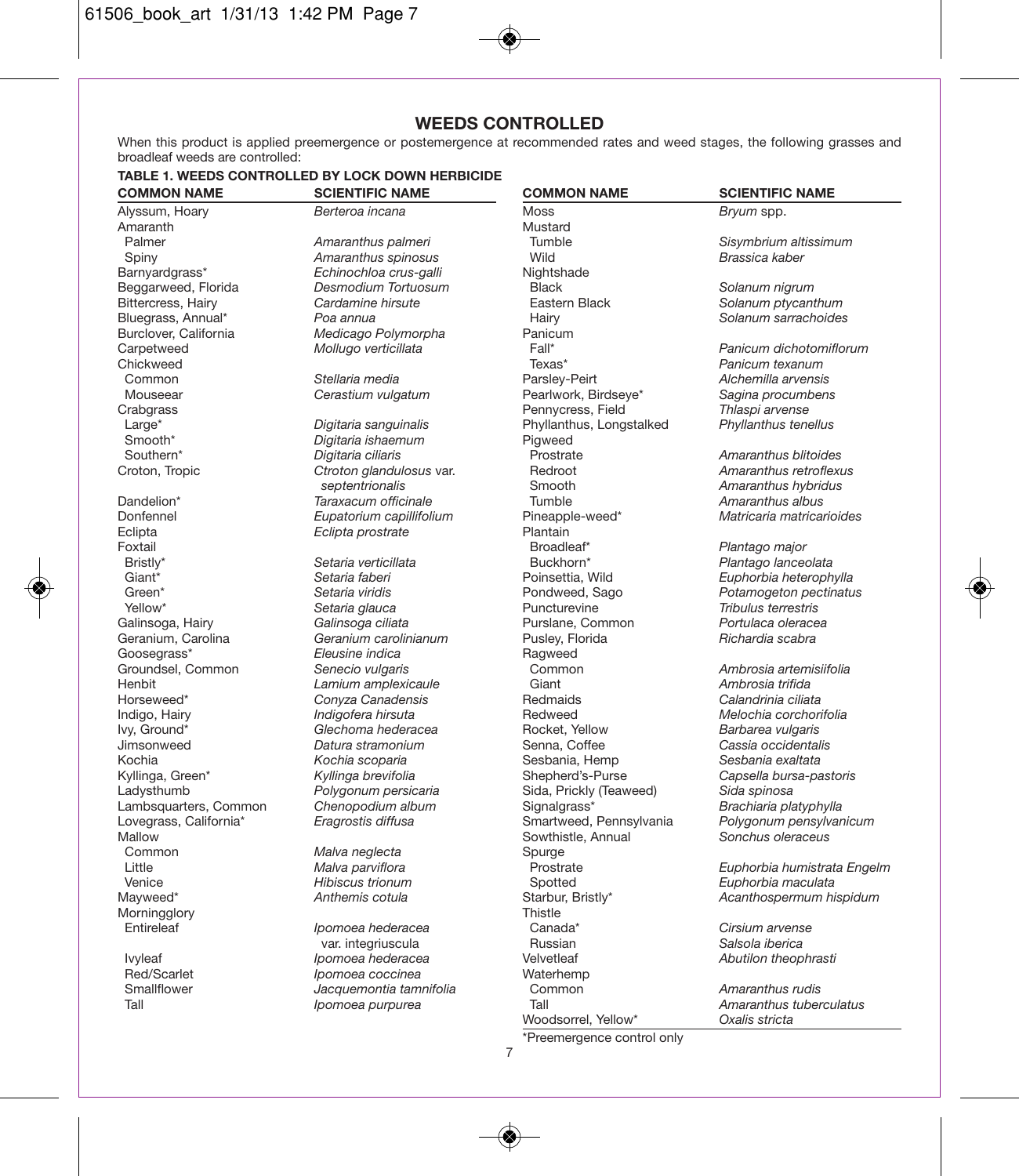# **DIRECTIONS FOR USE**

# **TO MAINTAIN BARE GROUND NON-CROP AREAS**

This product, when used as directed, can be used for non-selective vegetation control to maintain bare ground non-crop areas that must be kept weed-free. Apply this product only to:

- Bare ground under guard rails, above-ground pipelines, and railroad beds, railroad yards and surrounding areas
- Bare ground in parking and storage areas, plant sites, substations, pumping stations, and tank farms
- Bare ground areas of airports, brick yards, industrial plant sites, lumber yards, military installations, and storage areas
- Bare ground around farm buildings, and along ungrazed fence rows, wind breaks and shelter belts
- Road surfaces, improved roadside areas and gravel shoulders.

Follow all applicable directions as outlined above under General Information. See Table 1 for a list of broadleaf weeds and grasses controlled by this product.

This product offers residual and postemergence control of susceptible broadleaf and grass weeds as well as additional mode of action to assist in the control of ALS (acetolactate synthase) resistant weeds. The length of residual control is dependent on the rate applied as well as on rainfall and temperature conditions. Length of residual control will decrease as temperature and precipitation increase.

### **PREEMERGENCE APPLICATION**

Apply 8 to 12 oz (0.25 to 0.38 lb ai/A) of this product per broadcast acre as a preemergence application. Preemergence (to weed emergence) applications of this product should be made to a weed free soil surface. Preemergence applications of this product must be completed prior to weed emergence. Moisture is necessary to activate this product on soil for residual weed control. Dry weather following application of this product may reduce effectiveness. However, when adequate moisture is received after dry conditions, this product will control susceptible germinating weeds.

### **POSTEMERGENCE APPLICATION**

Apply 8 to 12 oz (0.25 to 0.38 lb ai/A) of this product per broadcast acre plus an adjuvant (0.25% v/v non-ionic surfactant or 1 qt/A crop oil concentrate). The addition of an adjuvant enhances this product activity on emerged weeds. Thorough spray coverage is necessary to maximize the postemergence activity of this product. Emerged weeds are controlled postemergence with this product, however, translocation of this product within a weed is limited, and control is affected by spray coverage and by the addition of an adjuvant. The most effective postemergence weed control with this product occurs when applied in combination with a surfactant to weeds less than 2 inches in height.

### **SOIL CHARACTERISTICS**

Application of this product to soils with high organic matter and/or high clay content may require higher dosages than with soils with low organic matter and/or low clay content. Application to cloddy seedbeds can result in reduced weed control.

# **CARRIER VOLUME AND SPRAY PRESSURE**

### **PREEMERGENCE APPLICATION**

To ensure uniform coverage, use 10 to 30 gals of spray solution per acre. Nozzle selection should meet manufacturer's gallonage and pressure recommendation for preemergence herbicide application.

### **POSTEMERGENCE APPLICATION**

To ensure thorough coverage, use 15 to 30 gals of spray solution per acre. Use 20 to 30 gals per acre if dense vegetation or heavy residue is present on the soil surface. Nozzle selection should meet manufacturer's gallonage and pressure recommendations for postemergence herbicide application.

## **ADDITIVES**

### **POSTEMERGENCE APPLICATION**

When applying this product after weed emergence, mix with an agronomically approved adjuvant. A crop oil concentrate which contains at least 15% emulsifiers and 80% oil or a non-ionic surfactant containing at least 80% active ingredient should be used when applying this product as part of a postemergence weed control program. Mixing compatibility should be verified by a jar test before using.

A spray grade nitrogen source (either ammonium sulfate at 2.0 to 2.5 lb/A or a 28 to 32% nitrogen solution at 1 to 2 qt/A) may be added to the spray mixture along with a crop oil concentrate or non-ionic surfactant to enhance weed control. The addition of a nitrogen source does not replace the need for crop oil concentrate or non-ionic surfactant.

### **JAR TEST TO DETERMINE COMPATIBILITY OF ADJUVANTS AND LOCK DOWN HERBICIDE**

A jar test should be performed before mixing commercial quantities of this product, when using this product for the first time, when using new adjuvants or when a new water source is being used.

- 1. Add 1 pt of water to a quart jar. The water should be from the same source and have the same temperature as the water used in the spray tank mixing operation.
- 2. Add 3 grams (approximately 1 level tsp) of this product for the 8 oz/A rate or 4 grams (approximately 1 1/2 tsp) for 12 oz/A rate to the jar. Gently mix until product disperses.
- 3. Add 60 ml (4 Tbsp or 2 fl oz) of additive to the quart jar and gently mix.
- 4. If nitrogen is being used, add 16 ml (1 Tbsp) of the 28 to 32% nitrogen source to the quart jar. If ammonium sulfate is being used, add 19 grams of AMS to the quart jar in place of the 28 to 32% nitrogen.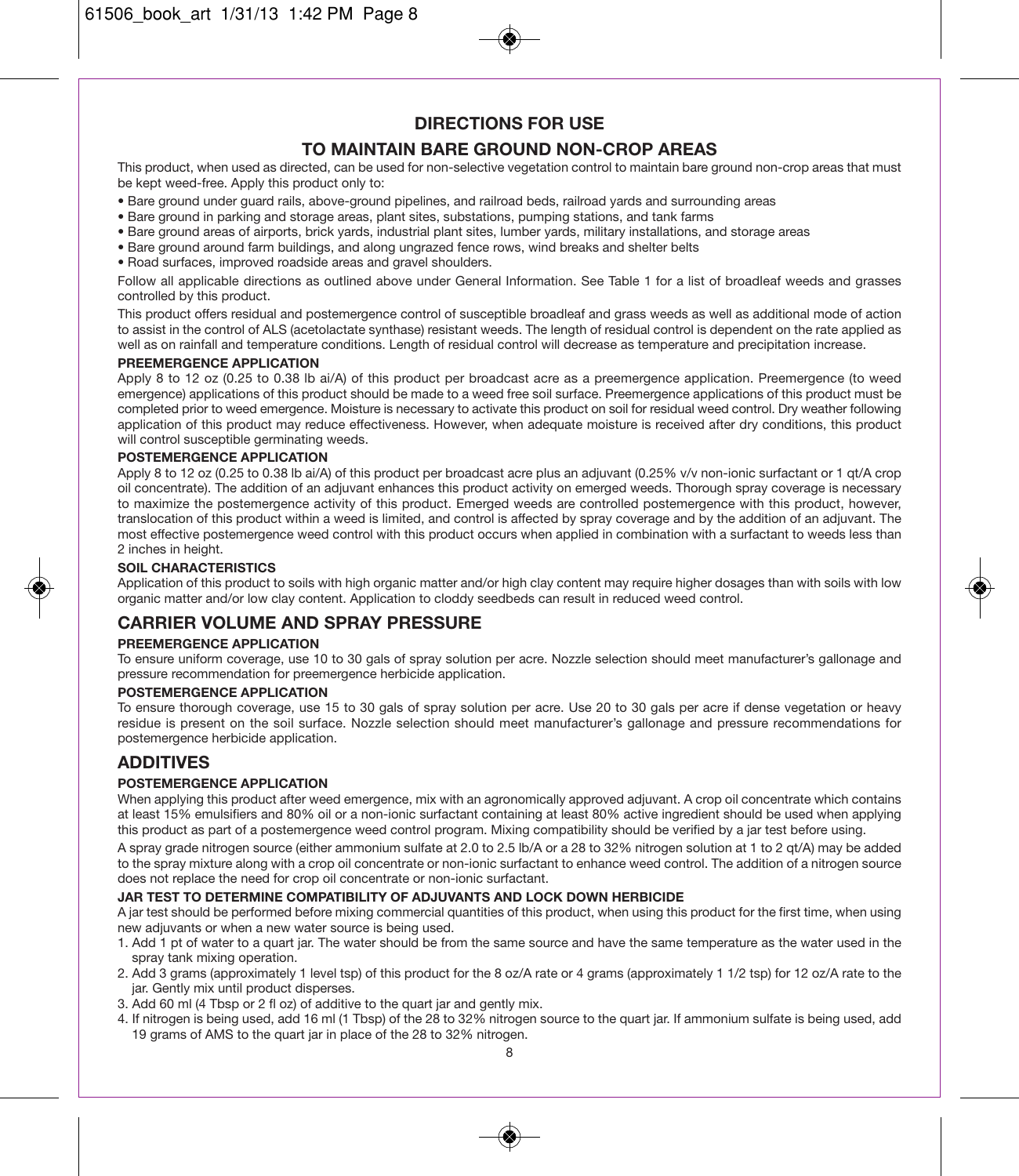- 5. Place cap on jar, invert 10 times, let stand for 15 minutes, evaluate.
- 6. An ideal tank mix combination will be uniform and free of suspended particles. If any of the following conditions are observed the choice of adjuvant should be questioned:
	- a) Layer of oil or globules on the solution surface.
	- b) Flocculation: Fine particles in suspension or as a layer on the bottom of the jar.
	- c) Clabbering: Thickening texture (coagulated) like gelatin.

### **APPLICATION EQUIPMENT**

Application equipment should be clean and in good repair. Nozzles should be uniformly spaced on boom and frequently checked for accuracy.

### **BROADCAST APPLICATION**

Apply this product, and this product's tank mixes, with ground equipment using standard commercial sprayers equipped with nozzles designed to deliver the desired spray pressure and spray volume.

### **BAND APPLICATION**

When banding, use proportionately less water and this product per acre.

### **HANDGUN APPLICATION**

Applications may also be made using a handgun sprayer. Use a spray volume of at least 40 gals per acre to insure uniform coverage.

#### **AERIAL APPLICATION**

**• Aerial applications are limited to maintaining weed free railroad beds, railroad yards and surrounding areas and military installations.**

To obtain satisfactory weed control with aerial applications of this product, uniform coverage must be obtained. Do not spray when drift is possible or when wind velocity is more than 10 mph. Avoid spraying this product within 200 feet of dwellings, adjacent sensitive crops or environmentally sensitive areas. To obtain satisfactory application and drift, the following directions must be observed:

#### **Volume Pressure**

Use this product in 5 to 10 gals of water per acre with a maximum spray pressure of 40 PSI. Application at less than 5 gals per acre will provide inadequate weed control. Higher gallonage applications provide more consistent weed control.

### **Nozzle and Nozzle Operation**

Use nozzles that produce flat or hollow cone spray patterns. Use non-drip type nozzles, such as diaphragm type nozzles to avoid unwanted discharge of spray solution. The nozzle must be directed toward the rear of the aircraft, at an angle between 0° and 15° downward. Do not place nozzles on the outer 25% of the wings or rotors.

### **Adjuvants**

Refer to the additive section or the tank mix partner's label for adjuvant recommendation.

### **TANK MIX APPLICATION**

In addition to weeds controlled by this product used alone, tank mixtures with other preemergence and postemergence herbicides registered for use in non-crop areas provide a broader spectrum of weed control. This product must be tank mixed with other non-crop herbicides including, but not limited to those products listed below.

### **TANK MIX COMBINATIONS FOR NON-SELECTIVE VEGETATION CONTROL**

| $2.4-D$       | hexazinon          | picloram            |
|---------------|--------------------|---------------------|
| bromacil      | imazapic           | pramitol            |
| chlorsulfuron | imazapyr           | prodiamine          |
| dicamba       | metsulfuron-methyl | simazine            |
| diuron        | norfurazon         | sulfometuron-methyl |
| chlorpyralid  | orvzalin           | tebuthiuron         |
| glyphosate    | pendimethalin      | triclopyr           |

**IMPORTANT:** Completely read and follow the label of any potential this product's tank mix partner. When using tank mixtures, use conditions must be in accordance with the most restrictive of the label limitations and precautions on either herbicide label.

### **RESTRICTIONS AND LIMITATIONS**

- Do not apply more than 2 applications at 12 oz/A or 3 applications at 8 oz/A per year.
- Do not re-apply this product within 30 days.